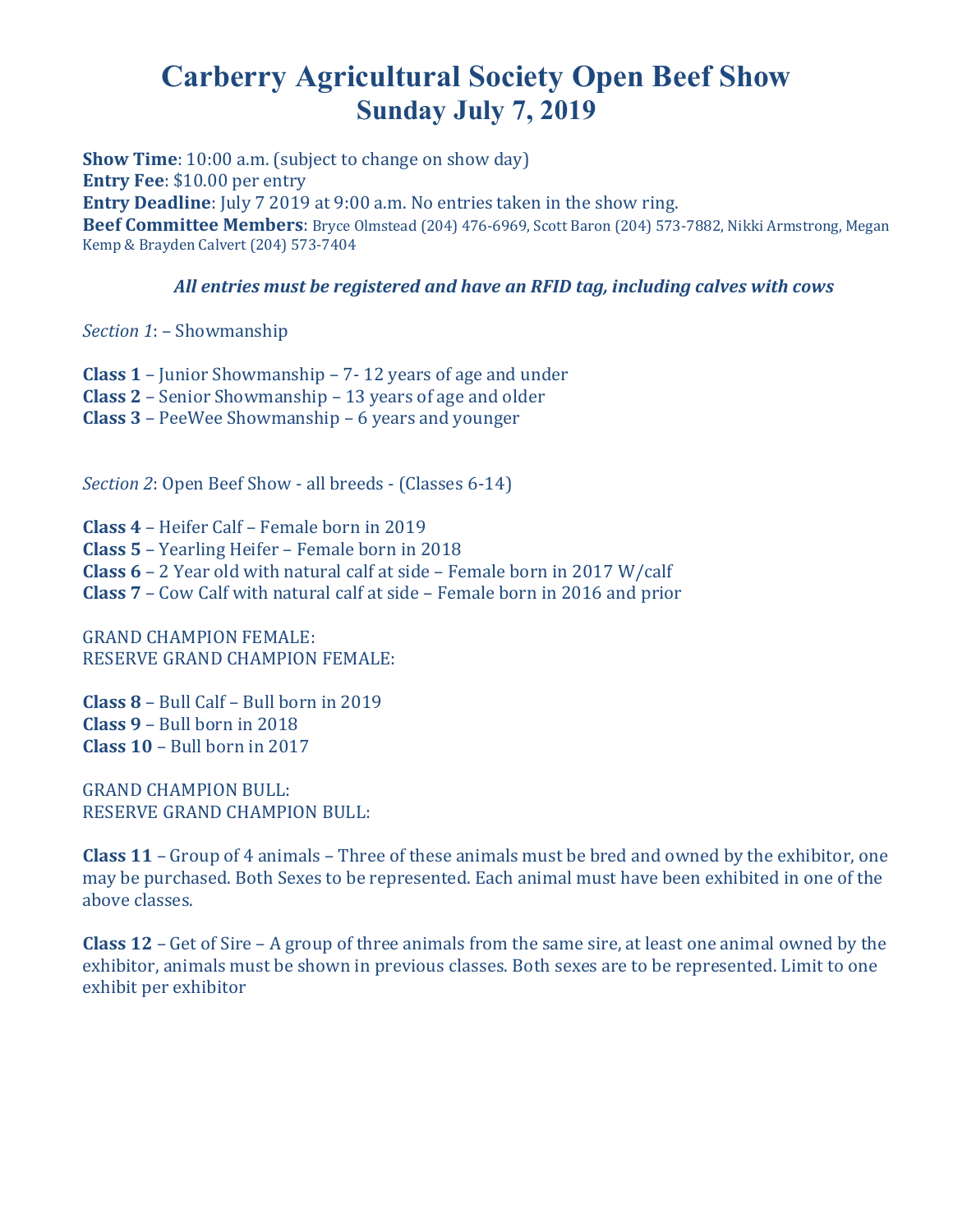### **Carberry Agricultural Society Open Show**

*Exhibitors are requested to fill in the form prior to show and return to:*

Roxy Kneeshaw, Sec. Treas. Phone : (204) 834-3772 Carberry, MB R0K0H

Box 372 Email: carberryagsociety@hotmail.com

All entries must be made strictly in accordance with the Society's rules – otherwise the exhibitor will forfeit all prizes to which he or she would otherwise be entitled.

**R/V Camping Fee Membership Fee:**

\$10.00 per night \$2.00 \$15.00 per night with hydro

Name of Exhibitor:\_\_\_\_\_\_\_\_\_\_\_\_\_\_\_\_\_\_\_\_\_\_\_\_\_\_\_\_\_\_\_\_\_\_\_\_\_\_\_\_\_\_\_\_\_\_\_\_ Exhibitor Number: \_\_\_\_\_\_\_\_  $Address: \_\_\_\_\_\_\_$ Cha to be made out to:

| Eilian Audiess. | Ling to be made out to. |                                                                                  |                                   |
|-----------------|-------------------------|----------------------------------------------------------------------------------|-----------------------------------|
| Section:        | Class:                  | Birthdate:                                                                       | <b>Entry Fee:</b>                 |
|                 |                         |                                                                                  |                                   |
|                 |                         |                                                                                  |                                   |
|                 |                         |                                                                                  |                                   |
|                 |                         |                                                                                  |                                   |
|                 |                         |                                                                                  |                                   |
|                 |                         |                                                                                  |                                   |
|                 |                         |                                                                                  |                                   |
|                 |                         |                                                                                  |                                   |
|                 |                         |                                                                                  |                                   |
|                 |                         |                                                                                  |                                   |
|                 |                         |                                                                                  |                                   |
|                 |                         |                                                                                  |                                   |
|                 |                         |                                                                                  |                                   |
|                 |                         |                                                                                  |                                   |
|                 |                         |                                                                                  |                                   |
|                 |                         |                                                                                  |                                   |
|                 |                         |                                                                                  |                                   |
|                 |                         |                                                                                  |                                   |
|                 |                         |                                                                                  |                                   |
|                 |                         |                                                                                  |                                   |
|                 |                         |                                                                                  |                                   |
|                 |                         |                                                                                  |                                   |
|                 |                         |                                                                                  |                                   |
|                 |                         |                                                                                  |                                   |
|                 |                         |                                                                                  | Sub Total:                        |
|                 |                         | $\mathbf{V}$ and $\mathbf{V}$ are $\mathbf{V}$ and $\mathbf{V}$ and $\mathbf{V}$ | $ \uparrow$ $\uparrow$ $\uparrow$ |

Yearling Jackpot \_\_\_\_\_\_\_\_\_x \$50 Membership & Camping

**Total**